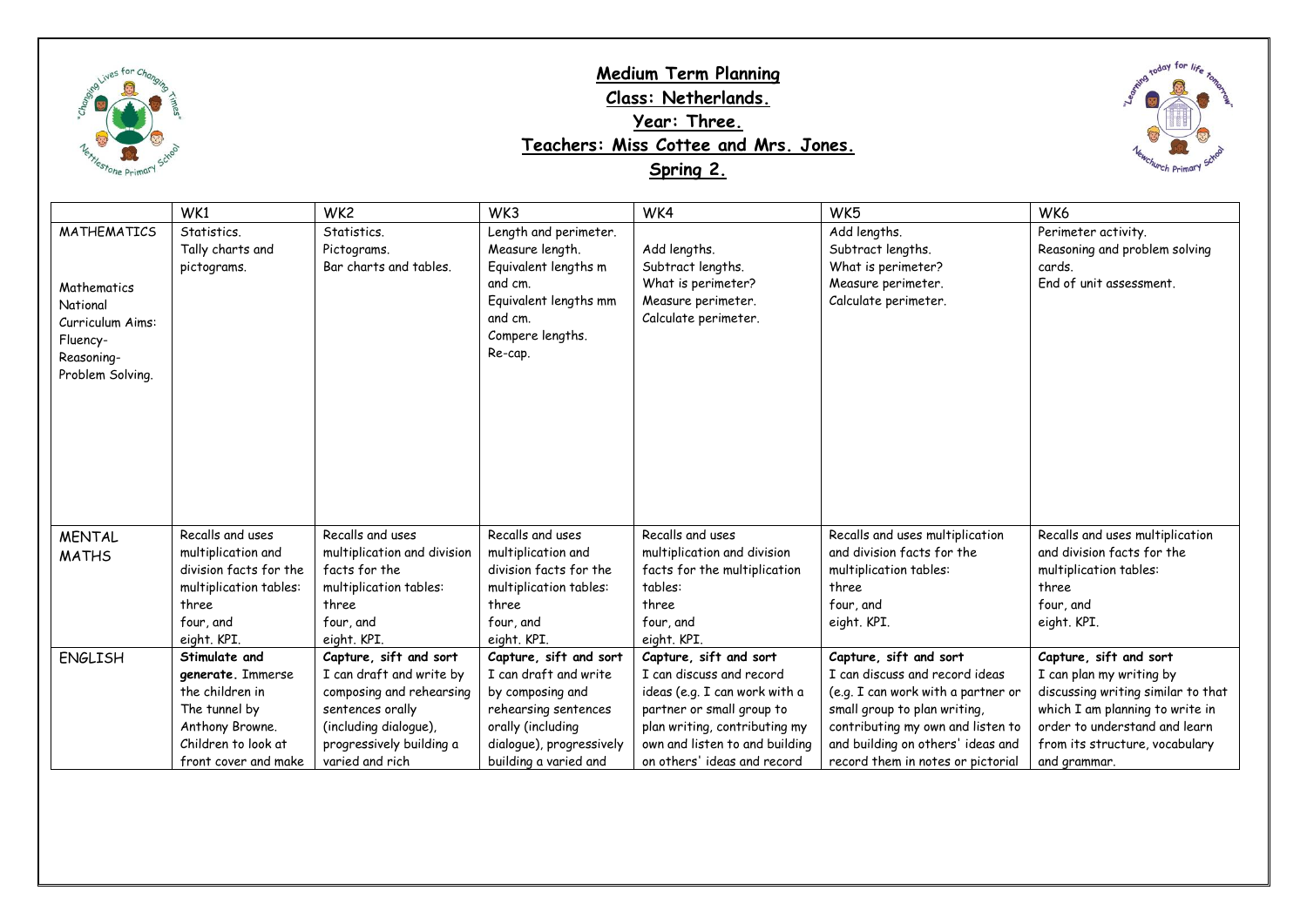|                                                  | predictions about the<br>book. Dictation work<br>using the blurb.<br>Focus on the first<br>page.<br>Read the book to<br>them.<br>Also, show the video.<br>Children to write<br>down their initial<br>thoughts about our<br>class text focussing<br>on writing full<br>sentences. | vocabulary and an<br>increasing range of<br>sentence structures.<br>Similarities and<br>differences between the<br>siblings.<br>Could you write some<br>speech for when the<br>children arque?<br>Build on prior learning. | rich vocabulary and an<br>increasing range of<br>sentence structures.<br>Children to have a<br>picture of the entrance<br>to the tunnel. Could<br>they describe it in<br>depth? Use your<br>imagination what do you<br>think it was like inside?<br>What could you see,<br>touch, smell, taste,<br>hear? | them in notes or pictorial<br>form for later use).<br>By reading a range of other<br>stories, start to plan my own<br>narrative using different<br>story boards and mountains. | form for later use).<br>Start to plan my own narrative<br>using different story boards and<br>mountains.                                                                         | I can select appropriate tense<br>for a task with verb forms<br>adapted.<br>I can write clearly with purpose.                                                                    |
|--------------------------------------------------|----------------------------------------------------------------------------------------------------------------------------------------------------------------------------------------------------------------------------------------------------------------------------------|----------------------------------------------------------------------------------------------------------------------------------------------------------------------------------------------------------------------------|----------------------------------------------------------------------------------------------------------------------------------------------------------------------------------------------------------------------------------------------------------------------------------------------------------|--------------------------------------------------------------------------------------------------------------------------------------------------------------------------------|----------------------------------------------------------------------------------------------------------------------------------------------------------------------------------|----------------------------------------------------------------------------------------------------------------------------------------------------------------------------------|
| VOCABULARY,<br>GRAMMAR AND<br><b>PUNCTUATION</b> | I can use full stops,<br>capital letters,<br>exclamation marks<br>and question marks<br>which are mostly<br>accurate.                                                                                                                                                            | I can introduce inverted<br>commas to punctuate<br>direct speech. KPI.                                                                                                                                                     | I can proof-read for<br>spelling and<br>punctuation errors, KPI                                                                                                                                                                                                                                          | I can propose changes to<br>grammar and vocabulary to<br>improve consistency,<br>including the accurate use of<br>pronouns in sentences. KPI.                                  | I can propose changes to<br>grammar and vocabulary to<br>improve consistency, including<br>the accurate use of pronouns in<br>sentences. KPI.                                    | I can use conjunctions to<br>express time place and cause e.g.<br>when, before, after, while, so,<br>because.                                                                    |
| SPELLINGS.                                       | Homophones and near<br>homophones.                                                                                                                                                                                                                                               | Homophones and near<br>homophones.                                                                                                                                                                                         | Adding prefix bi and<br>re.                                                                                                                                                                                                                                                                              | Words ending in gue and que.                                                                                                                                                   | Words with a sh sound spelt ch.                                                                                                                                                  | Statutory spellings challenge<br>words.                                                                                                                                          |
| <b>HANDWRITING</b>                               | I can increase the<br>legibility, consistency<br>and quality of my<br>handwriting.                                                                                                                                                                                               | I can increase the<br>legibility, consistency<br>and quality of my<br>handwriting.                                                                                                                                         | I can increase the<br>legibility, consistency<br>and quality of my<br>handwriting.                                                                                                                                                                                                                       | I can increase the legibility,<br>consistency and quality of my<br>handwriting.                                                                                                | I can use the diagonal and<br>horizontal strokes that are<br>needed to join letters and<br>understand which letters, when<br>adjacent to one another, are<br>best left unjoined. | I can use the diagonal and<br>horizontal strokes that are<br>needed to join letters and<br>understand which letters, when<br>adjacent to one another, are<br>best left unjoined. |
| <b>HISTORY</b>                                   | Timeline activity.                                                                                                                                                                                                                                                               | To learn why castles are<br>built where they are in<br>the UK.                                                                                                                                                             | To learn why castles<br>are built where they<br>are in the UK.                                                                                                                                                                                                                                           | What was it like to live in<br>Carisbrooke Castle?                                                                                                                             | What was it like to live in<br>Carisbrooke Castle?<br>What it was like living in the                                                                                             | What was it like to live in<br>Carisbrooke Castle?<br>Weapons and defences.                                                                                                      |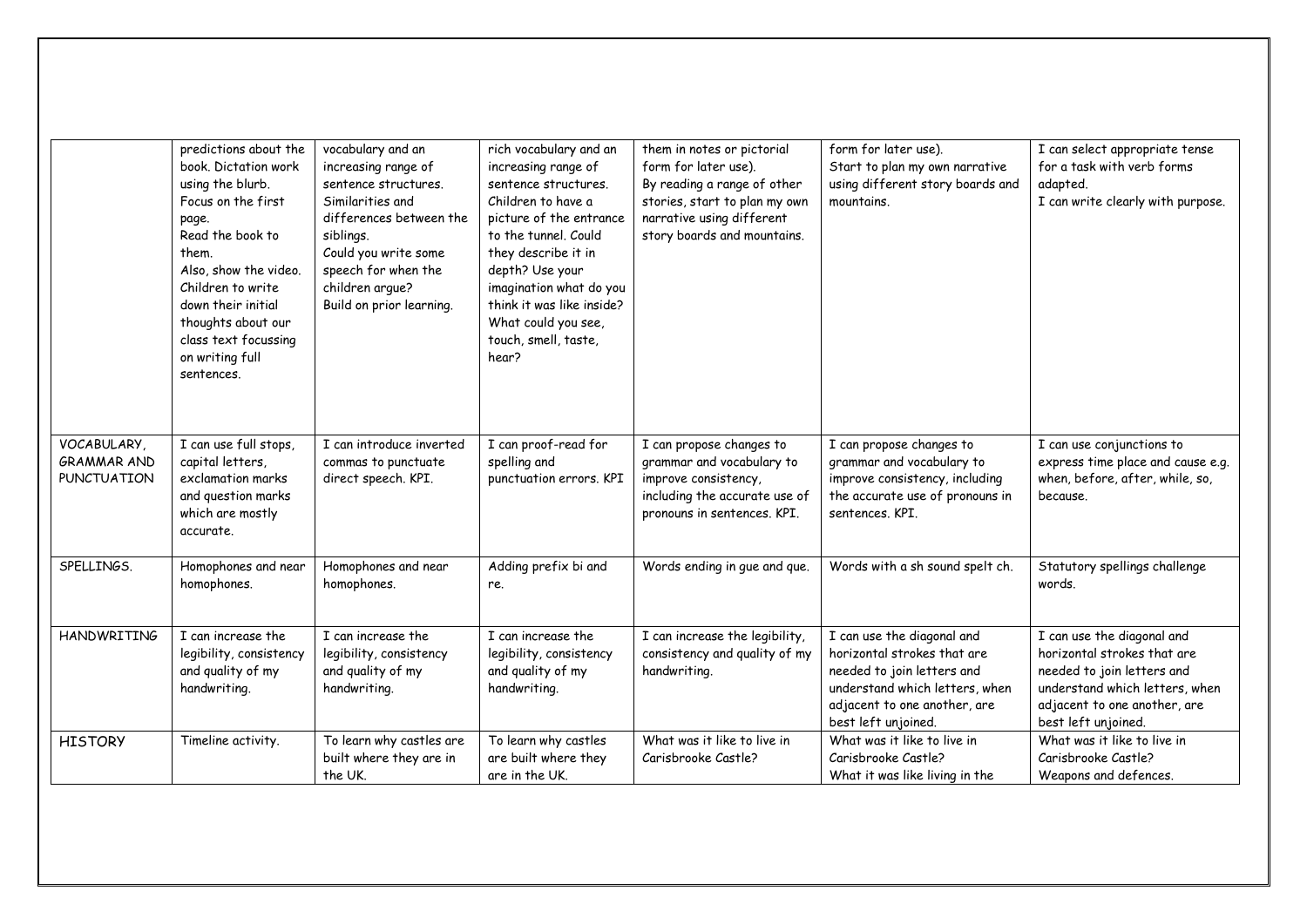|                                              |                                                                                                                                                                                                                                                                                               |                                                                                                                                                                        |                                                                                                                                                                                                                                                                 |                                                                                                                                                                                                                                                          | castle. Slides of castle day.                                                                                                                                                                                                                                                                                                            | What was it like to live in<br>Carisbrooke Castle?                                                                                                                                                                                         |
|----------------------------------------------|-----------------------------------------------------------------------------------------------------------------------------------------------------------------------------------------------------------------------------------------------------------------------------------------------|------------------------------------------------------------------------------------------------------------------------------------------------------------------------|-----------------------------------------------------------------------------------------------------------------------------------------------------------------------------------------------------------------------------------------------------------------|----------------------------------------------------------------------------------------------------------------------------------------------------------------------------------------------------------------------------------------------------------|------------------------------------------------------------------------------------------------------------------------------------------------------------------------------------------------------------------------------------------------------------------------------------------------------------------------------------------|--------------------------------------------------------------------------------------------------------------------------------------------------------------------------------------------------------------------------------------------|
| <b>SCIENCE</b>                               | Animals including<br>humans.<br>I can identify that<br>animals, including<br>humans, need the<br>right types and<br>amount of nutrition.                                                                                                                                                      | Animals including<br>humans.<br>I can identify that<br>animals, including<br>humans, need the right<br>types and amount of<br>nutrition.                               | Animals including<br>humans.<br>I know that animals,<br>including humans.<br>cannot make their own<br>food; they get<br>nutrition from what<br>they eat.                                                                                                        | Animals including humans.<br>I know that animals,<br>including humans, cannot<br>make their own food; they<br>get nutrition from what they<br>eat.                                                                                                       | Animals including humans.<br>I can identify that humans and<br>some other animals have<br>skeletons and muscles for<br>support, protection and<br>movement.                                                                                                                                                                              | Animals including humans.<br>I can identify that humans and<br>some other animals have<br>skeletons and muscles for<br>support, protection and<br>movement.                                                                                |
| PSHE/RSE.<br>Rights and<br>responsibilities. | SCARF.<br>Children will be able<br>to:<br>Define what a<br>volunteer is:<br>Identify people who<br>are volunteers in the<br>school community;<br>Recognise some of<br>the reasons why<br>people volunteer,<br>including mental<br>health and wellbeing<br>benefits to those<br>who volunteer. | SCARF.<br>Children will be able to:<br>Identify key people who<br>are responsible for them<br>to stay safe and healthy;<br>Suggest ways they can<br>help these people. | SCARF.<br>Children will be able to:<br>Understand the<br>difference between<br>'fact' and 'opinion';<br>Understand how an<br>event can be perceived<br>from different<br>viewpoints;<br>Plan, draft and publish<br>a recount using the<br>appropriate language. | SCARF.<br>Children will be able to:<br>Understand the difference<br>between 'fact' and 'opinion';<br>Understand how an event can<br>be perceived from different<br>viewpoints;<br>Plan, draft and publish a<br>recount using the<br>appropriate language | SCARF.<br>Children will be able to:<br>Understand the terms 'income'.<br>'saving' and 'spending';<br>Recognise that there are times<br>we can buy items we want and<br>times when we need to save for<br>items:<br>Suggest items and services<br>around the home that need to be<br>paid for (e.g. food, furniture,<br>electricity etc.) | SCARF.<br>Children will be oble to:<br>Explain that people earn their<br>income through their jobs;<br>Understand that the amount<br>people get paid is due to a range<br>of factors (skill, experience,<br>training, responsibility etc.) |
| Computing                                    | <b>Internet Research</b><br>and Communication<br>I can identify how<br>word order affects<br>search results.                                                                                                                                                                                  | Internet Research and<br>Communication<br>I can explain how<br>searches return results.                                                                                | Internet Research and<br><b>Communication</b><br>I can save and share<br>webpages.                                                                                                                                                                              | Internet Research and<br>Communication<br>I can identify the ways, and<br>investigate how, we<br>communicate online.                                                                                                                                     | Internet Research and<br>Communication<br>I can explain how to stay safe<br>when communicating online.                                                                                                                                                                                                                                   | Internet Research and<br>Communication<br>I can explain why I need to be<br>responsible online.                                                                                                                                            |